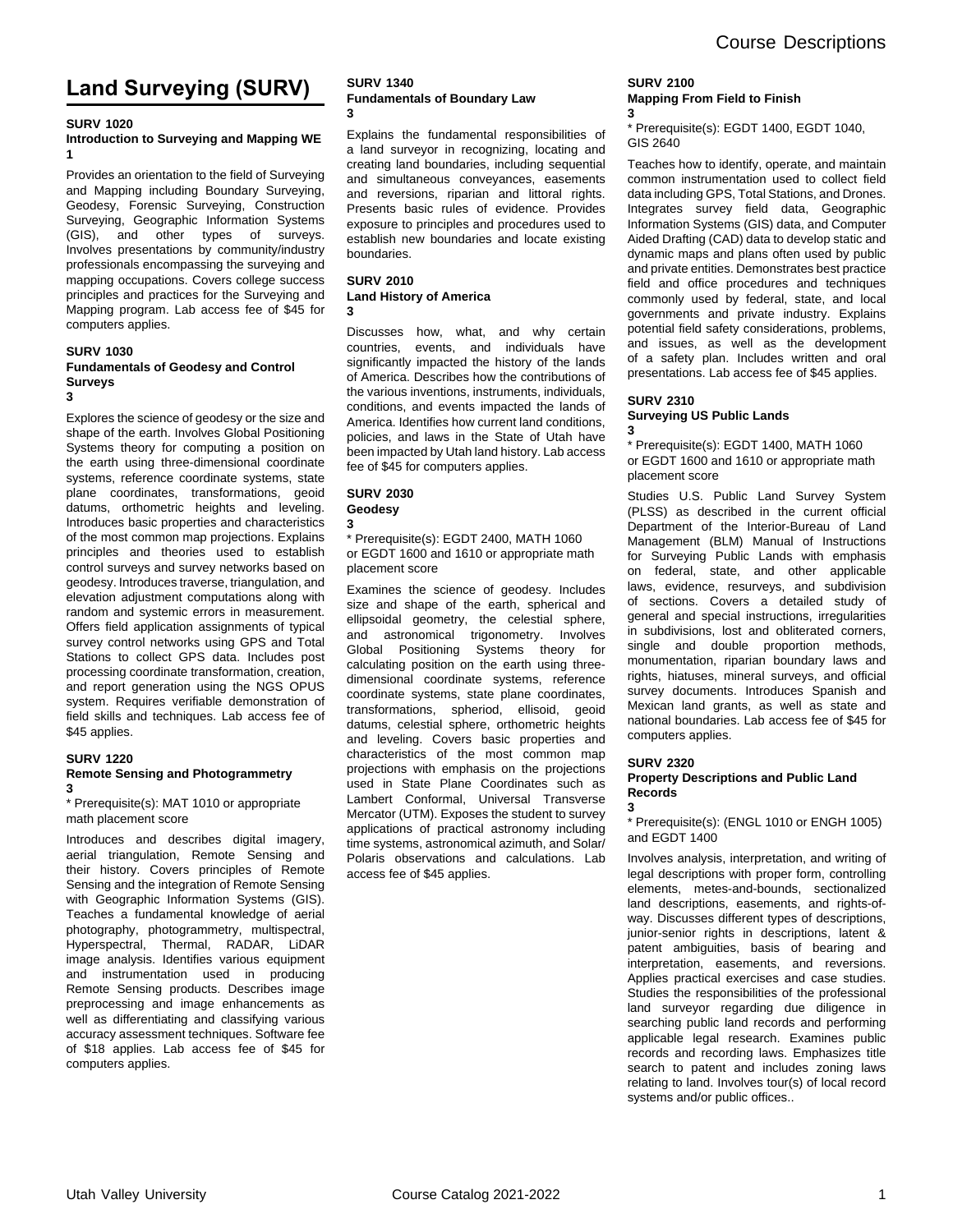## Course Descriptions

## **SURV 3010**

#### **Measurement Analysis and Adjustments 4**

\* Prerequisite(s): EGDT 2400, MATH 1060 or (EGDT 1600 and 1610) or appropriate math placement score; and University Advanced **Standing** 

Examines observation theory, and observational error analysis. Discusses the theory of measurement errors, principles of error propagation, variance and covariance, and the theory of the least squares method. Studies variances and co-variances of observed, derived, and adjusted quantities; regression analysis, and polynomial curve fitting. Involves systems of linear equations, linearization, and iteration of nonlinear equations; adjustment validation using hypothesis testing; modeling of surveying problems using different techniques of least squares and also presents several methods used to fit survey data to mathematical and survey models. Software fee of \$18 applies. Lab access fee of \$45 for computers applies.

#### **SURV 3030**

#### **Land Development Planning, Platting, and Mapping 3**

\* Prerequisite(s): EGDT 1040, EGDT 1400, matriculation into the Geomatics BS degree, and University Advanced Standing

Discusses land use planning techniques for residential and commercial developments. Subdivisions, industrial parks, and commercial complexes are studied along with the associated governmental regulations, codes, rules, and approval processes and procedures. Requires a mock public presentation on course projects. Uses current surveying/engineering software to develop and plot drawings including; subdivision plats, records of survey, ALTA surveys, topographic site surveys, and other maps. Software fee of \$18 applies. Lab access fee of \$45 for computers applies.

#### **SURV 3210 Advanced Photogrammetry 3**

\* Prerequisite(s): EGDT 1400, MATH 1060, or (EGDT 1600 and 1610), or appropriate math placement score; and University Advanced **Standing** 

Examines principals of photogrammetry as applied to surveying and mapping. Analyzes geometry of vertical and aerial photographs, stereoscopic parallax, geometry of tilted photographs, and stereoplotter mapping. Discusses close-range photographic analysis, planimetric and topographic maps, flight planning, digital photogrammetry, aerial cameras and camera calibration. Involves the theory and techniques of photo orientation, digital imagery, and aerial triangulation. Software fee of \$18 applies. Lab access fee of \$45 for computers applies.

#### **SURV 3220 Control Surveys 3**

\* Prerequisite(s): SURV 2030, SURV 3010, matriculation into the Geomatics BS degree, and University Advanced Standing

Applies principles and theories presented in prerequisite courses and moves the student to an advanced applications level. Studies the establishment of control surveys and survey networks. Reviews compass rule adjustment computation, matrix methods and least squares adjustment methods, random and systemic errors in measuring, and error propagation. Offers field applications of Radial and GPS surveying systems: static, kinematic and RTK procedures, data collection, post processing coordinate transformation, creation, and report generation. Teaches practical applications of network adjustment, control surveys, triangulation, and precision traverses with precise elevation control. Requires demonstration of field skills and techniques. Software fee of \$18 applies. Lab access fee of \$45 for computers applies.

#### **SURV 3230 Construction and Route Surveys 3**

\* Prerequisite(s): EGDT 2400, MATH 1060 or EGDT 1600 and 1610, or appropriate math placement score; and University Advanced **Standing** 

Applies principles and theories presented in prerequisite courses. Develops computations, standard practices and practical applications for common construction and route surveys. Includes survey staking of pipes, curbs, streets, parking lots, buildings, and other typical land development and infrastructure project elements. Develops volume and area calculations. Requires computer derived solutions and applications from plans and specifications using modern data collection and coordinate geometry (COGO) computer software. Lab access fee of \$45 for computers applies. Software fee of \$18 applies.

#### **SURV 3340 Boundary Law 3**

\* Prerequisite(s): Matriculation into the Geomatics BS degree required and University Advanced Standing

Studies the responsibilities of the land boundary surveyor in protecting rights, title, and interest of the land; riparian and littoral rights, bona-fide rights, boundary easements and reversions, conveyances; sequential and simultaneous. Presents principles and rules of evidence. Includes monuments and monumentation, boundary locations, and procedures used to establish new boundaries and locate existing boundaries. Lab access fee of \$45 for computers applies.

#### **SURV 3400 Surveying Applications and Field Techniques III 3**

\* Prerequisite(s): EGDT 2400, GIS 3600, and University Advanced Standing

Focuses on state of the art surveying applications and field survey techniques often employed by surveyors for various field and office tasks some of which may include horizontal and vertical networks and traverses, route surveys, and topographic/site surveys, and machine control methods. Teaches the construction, care, maintenance, calibration, effective setup and observation methods used for the latest in surveying instrumentation often including; global positioning systems (GPS), total robotic stations, 3D laser scanners, automatic levels, modern data collectors, coordinate geometry (COGO), computer-aided drafting (CAD) software, Drone surveying, and other geospatial surveying systems and instruments. Lab access fee of \$45 applies. Software fee of \$25 applies.

#### **SURV 4340 Surveying Legal Principles 3**

\* Prerequisite(s): SURV 2320, SURV 3340, ENGL 2310, matriculation into the Geomatics BS degree, and University Advanced Standing

Focuses on researching the body of law as it applies to the practice of surveying. Covers common law associated with the Statute of Frauds, Constructive Notice, and Surveyor/ Attorney interaction and roles. Discusses principles and concepts of dispute and conflict resolution as well as the specific role of the expert witness. Reviews the fact finder role of the surveyor in research/investigation techniques and sources while focusing on facts of a case and the applicable laws. Completers will work on case studies and prepare a final legal research paper. Involves tour(s) of a law library.

## **SURV 4400**

#### **Surveying Applications and Field Techniques IV 3**

## \* Prerequisite(s): SURV 3400 and University Advanced Standing

Focuses on projects both lab/office and field work. Uses a mentor based teaching model to engage in several projects from inception to final deliverables. Requires students to make project decisions individually and as a team regarding each aspect of the various assigned projects. Requires each team member to demonstrate their own ability to perform all tasks required to complete the assigned projects within a given time frame resulting in deliverables that meet a pre-professional level of competency. Lab access fee of \$45 applies. Software fee of \$25 applies.